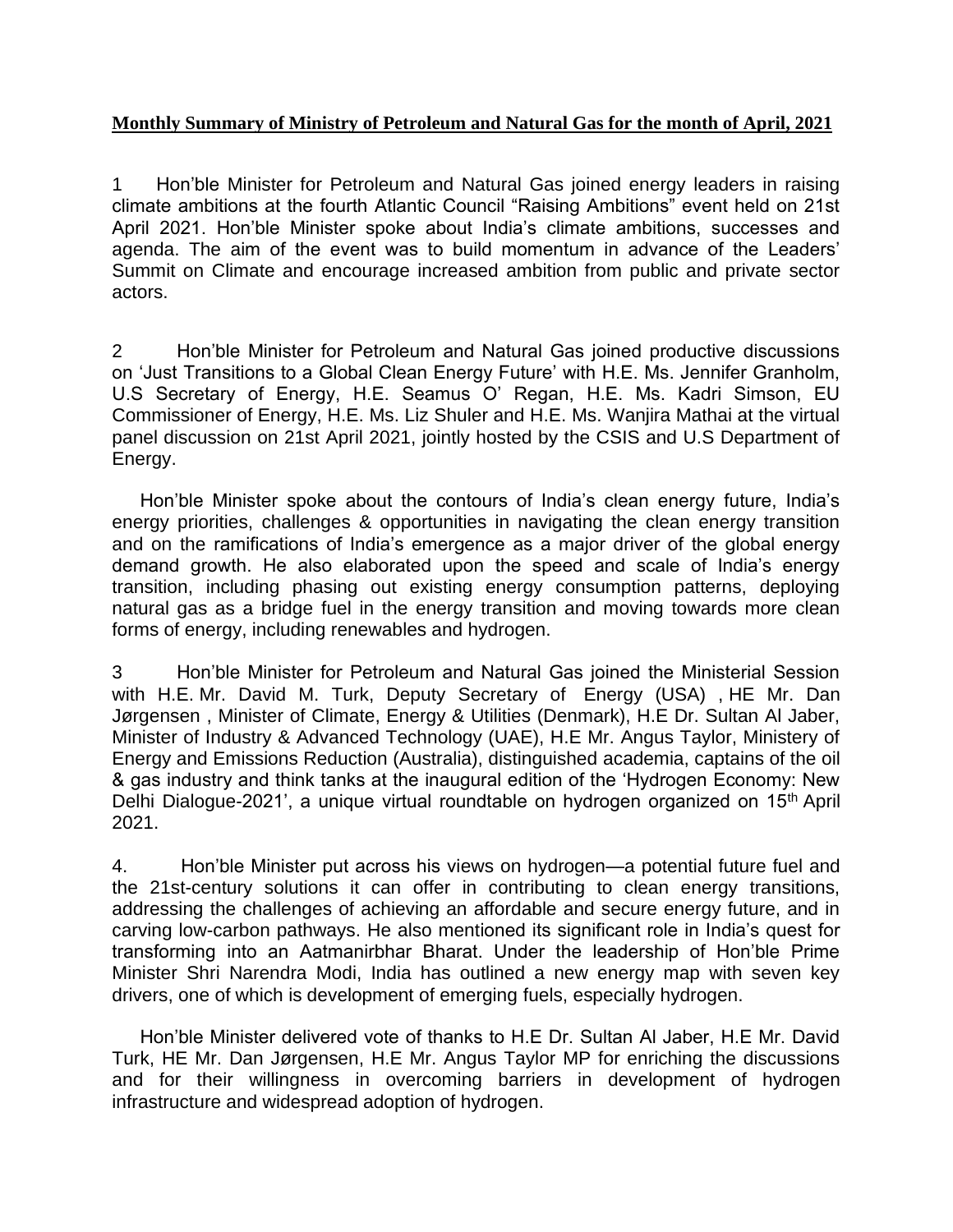5 Secretary, Petroleum and Natural Gas delivered closing remarks at the 'Hydrogen Economy: New Delhi Dialogue-2021' on 15th April 2021.

6 Hon'ble Minister for Petroleum and Natural Gas had a productive meeting with H.E Mr. John Kerry, US Presidential Special Envoy for Climate on  $7<sup>th</sup>$  April 2021, they discussed collaboration in technology and finance to further develop mutually beneficial low-carbon pathways in fast-growing India's energy market, including in gas, RE, biofuels & in hydrogen.

Hon'ble Minister had discussion on the ongoing efforts to revamp the strategic energy partnership with Energy Secretary Ms. Jennifer Granholm, focus on cleaner and green energies, including through deployment of future technologies for carbon capture, battery storage and hydrogen.

7 The 1st Meeting of the India-Brazil Joint Working Group (JWG) on Oil and Natural Gas took place virtually under the MoU for Cooperation in the field of Oil and Natural Gas on 7<sup>th</sup> April 2021. The Indian side was led by Joint Secretary (International Cooperation), Ministry of Petroleum & Natural Gas and the Brazilian side was led by Mr. Aldo Barroso Cores Junior, Director, Department of Natural Gas, Ministry of Mines and Energy.

During the discussion the Indian side highlighted multifaceted strategic partnership between India and Brazil and also referred to the meeting between Shri. Dharmendra Pradhan, Minister for Petroleum & Natural Gas and Mr. Bento Albuquerque, Minister of Mines and Energy of Brazil in January 2020 during the latter's visit to India. There was also a mention of the state visit of H.E. President Bolsonaro to India in January 2020, which was an important milestone in our bilateral relations and three agreements were signed exclusively in the energy sector which includes Cooperation in Oil & Gas and Bioenergy, which provided the framework for strengthening our bilateral energy cooperation.

8. In the Month of April, more than 4 lakh new LPG connections were issued. As on 30th April, 2021, 27.2 crore LPG consumers are availing subsidy under PAHAL scheme. More than 3 lakh customers have joined PAHAL scheme in the month of April, 2021 across the country. Till date more than 1.08 crore customers have given up their LPG subsidy under 'GiveItUp' campaign.

9. The number of LoIs issued and LPG distributorships commissioned in the month of April,2021 on industry basis are 14 and 3 respectively.

10. Domestic crude oil production for the month of April, 2021 was 2485 TMT as against production target of 2479 TMT, showing an achievement of 100.24%. Natural gas production for the month of April, 2021 was 2679 MMSCM as against production target of 2648 MMSCM, showing an achievement of 98.84%.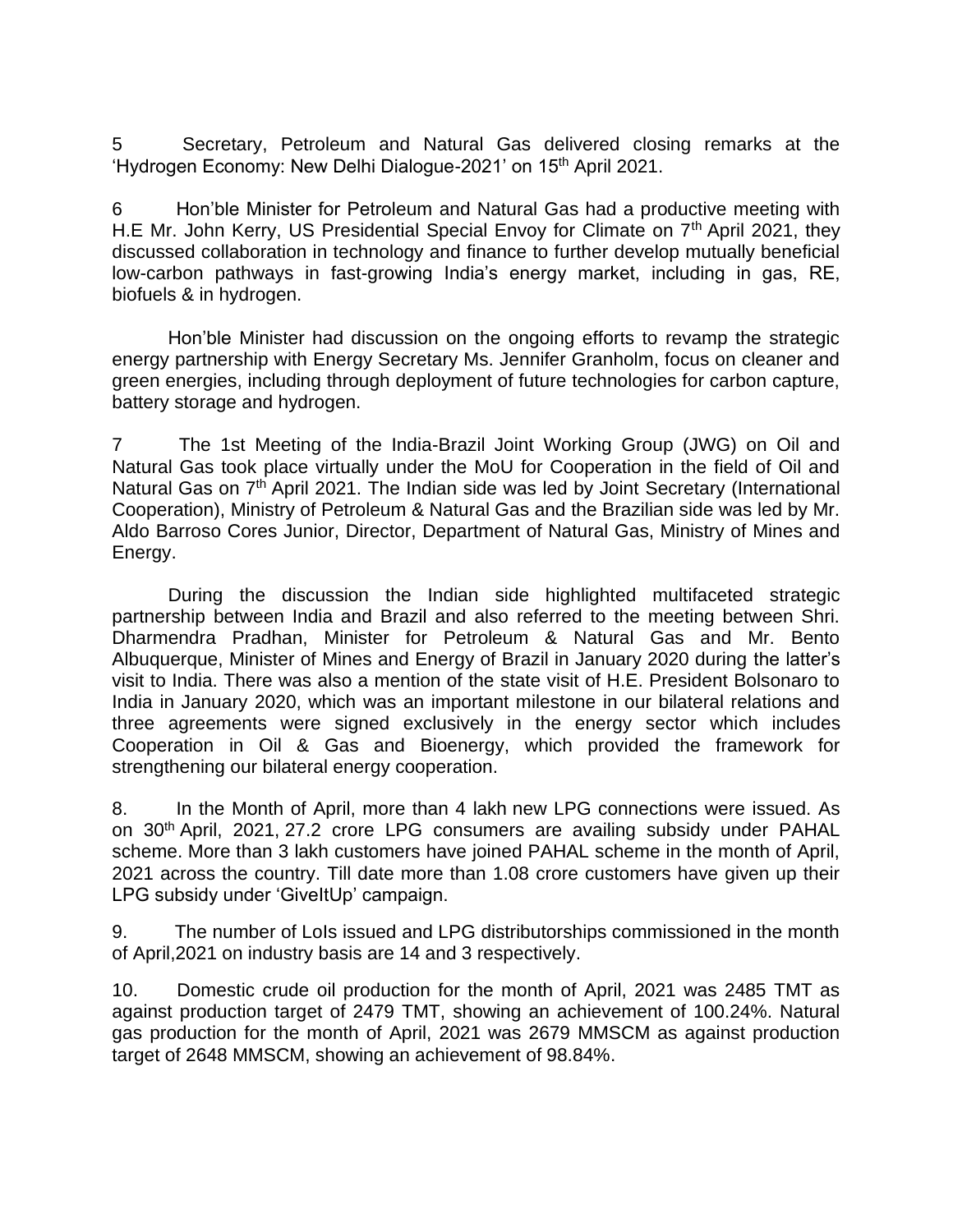11. During March, 2021, the price of the Indian Basket of Crude oil varied between \$61.61 and \$68.42 per barrel and the average price was \$64.73 per barrel as compared to average price of \$ 61.22 per barrel in February, 2021.

12. As per the Refinery Gate Price (RGP) effective from 1st January, 2021, OMCs are expected to incur under recovery/DBTL Subsidy amounting to NIL and Rs. 59 crore on sale of PDS Kerosene and domestic LPG respectively during the month of March 2021. The expected under recoveries/subsidy for the F.Y. 2020-21 in respect of PDS Kerosene and Domestic LPG (Under DBTL) is NIL and Rs 3556 crore respectively. There is no subsidy to the consumers on subsidized domestic LPG (at Delhi market) as on 1st March, 2021. There is NIL under recovery on PDS Kerosene effective from 1st March, 2020.

13 For Ethanol Supply Year (ESY) 2020-21 Oil Marketing Companies (OMCs) floated a tender for 458 crore litre against which 346.52 crore litre could be allocated as on 03.05.2021. Suppliers have since supplied 131.09 crore litre till 03/05/2021 enabling 7.43% average blending percentage.

14. During the period April, 20 to March., 21, OMCs have procured 0.51 crore litres of biodiesel for blending with diesel. As per Biodiesel Association of India (BDAI), there was total provisional production of 8.49 crore litre of biodiesel during the period April, 2020 to March, 2021. OMCs have floated Expression of Interest (EoI) for procurement of Biodiesel produced from UCO across 300 locations in the country. OMCs have received offers for setting up 58 Biodiesel Plants with a production capacity of 1339 MT/day (Approx 45 cr. Litres/annum).

15. Setting up of PSA Plants : In view of perturbing situation created due to second wave of Covid-19 and shortage of oxygen supply in various States across India, as per the directions of MoH&FW, 13 Oil PSUs were assigned 93 Hospitals in States of Uttar Pradesh, Bihar, Madhya Pradesh, Rajasthan, Odisha, Karnataka, Kerala, Gujarat and Maharashtra for setting up a Pressure Swing adsorption (PSA) Oxygen Plants of adequate capacity under CSR activity so as to appropriately address the oxygen shortage in these Hospitals/Districts. Oil PSUs in this regards, have placed maximum orders of adequate capacity PSA Oxygen Plants with the available vendors and the regular follow ups are being made for an early deliveries of these plants. Apart from above hospitals some additional hospitals are also being earmarked for putting up the PSA oxygen Plants and have been allotted to Oil PSUs through MoP&NG.

16 Setting up of Jumbo Facilities: In some refineries, LMO (Liquid Medical Oxygen) is not produced, but Oxygen at low pressure is available. This cannot be liquefied or transported via cylinders. As this Oxygen can be used for medical purposes, hence jumbo facilities are being set up adjacent to the refinery premises in coordination with the State Governments. Such Jumbo facilities are coming up at Bina Refinery, Mumbai Refineries and Kochi refinery of BPCL, Panipat Refinery of IOCL and a similar facility for Bathinda (HMEL Refinery) is being planned with Punjab Govt. The major bottleneck as identified by various Oil PSUs is installation of High Pressure compressor required for bottling of oxygen cylinders. Oil PSUs are in process of placing the order for the High Pressure Compressor.